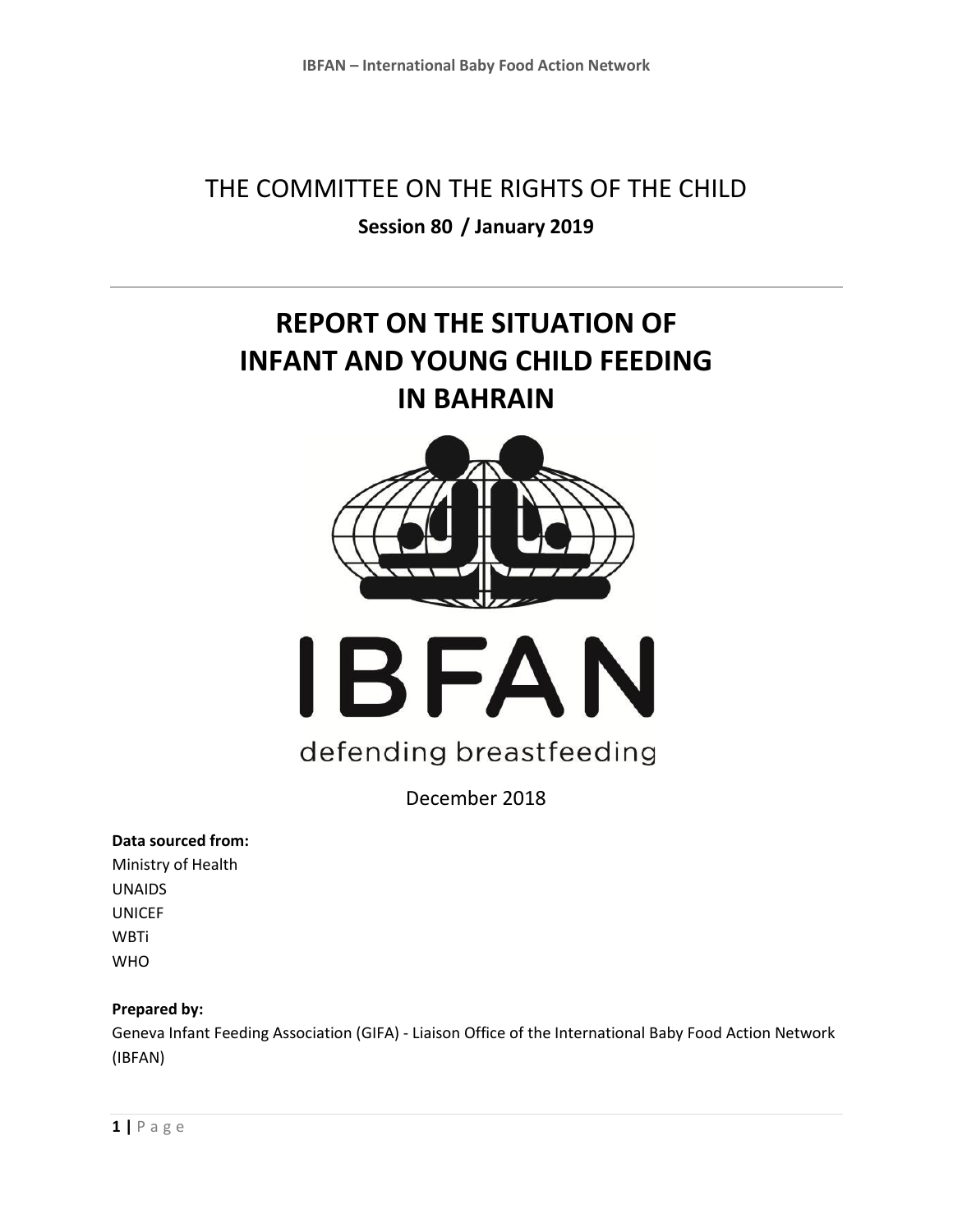#### **SUMMARY**

The following **obstacles/problems** have been identified:

- There is a complete lack of data collection on most breastfeeding indicators; the rate of exclusive breastfeeding under 6 months is extremely low.
- The mandate of the national breastfeeding committee remains unclear.
- There is no clear strategy to inform the general public on breastfeeding;
- The ministry of health has not yet amended the Amiri Decree No 4, which fully implements the code, hence the relevant WHA resolutions are not being taken into account;
- There is a lack of coordination between the Mother and Child Health Surveillance program, in charge of monitoring national policies, and other related sectors;
- There is a lack of continuous training for private and public hospitals;
- Only 3/13 hospitals are labelled as Baby-Friendly, and no birth in such facilities was reported in 2017;
- Bahrain has not ratified ILO Convention 183 on Maternity Protection, and provides only 60 days of maternity leave;
- There is no specific program on HIV and Infant Feeding
- There is no emergency plan for Infant and Young Child Feeding at the national level.

#### **Our recommendations include:**

- **Systematically collect data on breastfeeding and IYCF practices, in line with WHO definitions and indicators;**
- **Define a clear mandate for the National Breastfeeding committee and allocate sufficient funding to implement it;**
- **Implement an information campaign on breastfeeding targeted to the general public;**
- **The review of the Amiri Decree No. 4 should be expedited and include relevant WHA resolutions;**
- **Revise and allocate adequate funding to the MCH Surveillance program to increase its efficiency;**
- **Ensure continuous training on IYCF best practices for healthcare professionals both in public and private facilities;**
- **Organize a national monitoring mechanism for the BFHI and take action to increase the number of BFHI facilities;**
- **Ratify ILO Convention 183 and ensure that migrant domestic workers and women working in the informal sector also benefit from maternity protection;**
- **Implement the WHO updated guidelines on HIV and Infant Feeding (2016);**
- **Use the Operational Guidance on Infant Feeding in Emergency as a basis for developing an operational emergency response plan that ensures an adequate protection of Breastfeeding.**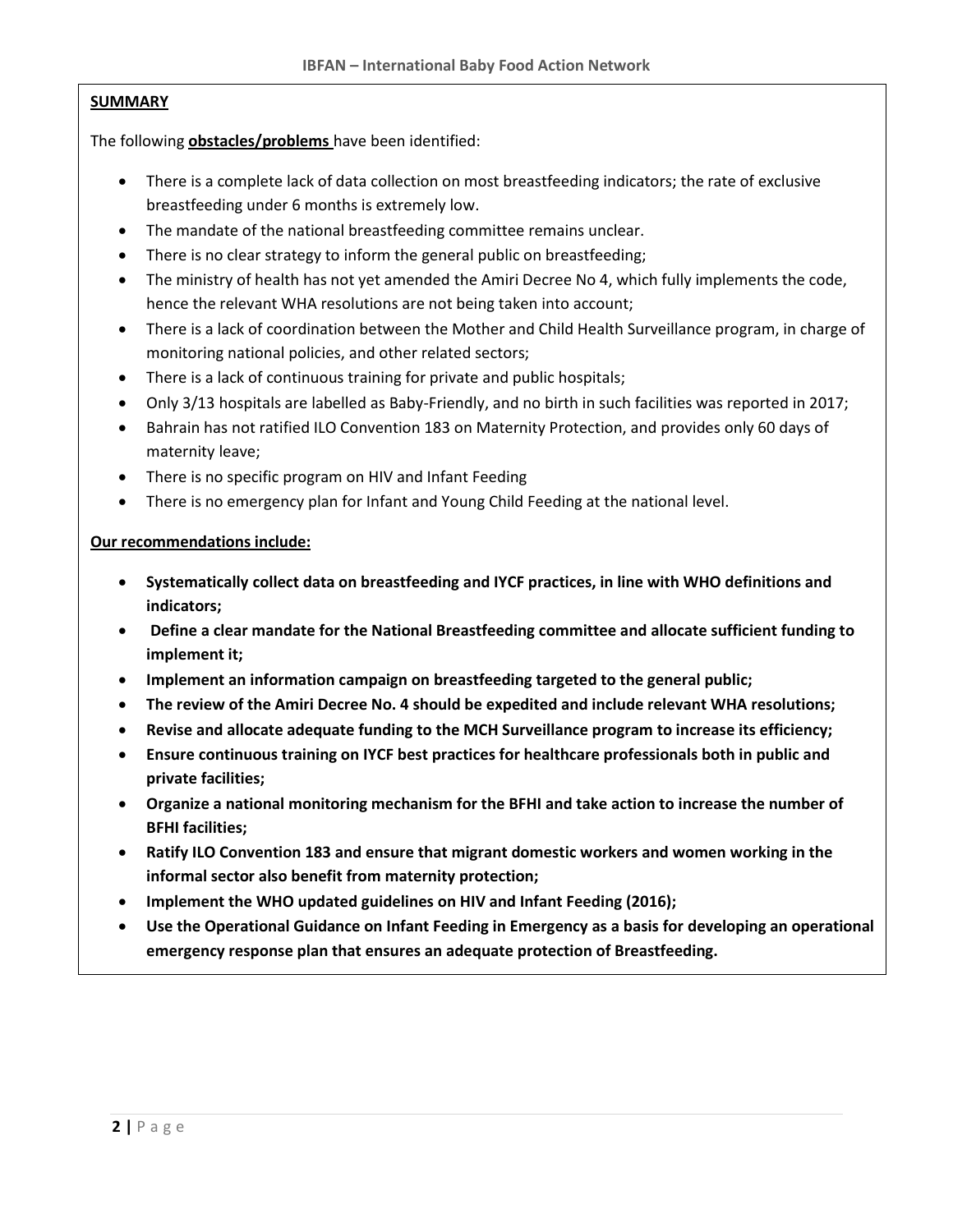## **1) General Points Concerning reporting to the CRC**

In 2019, the CRC Committee will review Bahrain's combined  $4^{th}$ ,  $5^{th}$  and  $6^{th}$  periodic report.

At the last review in 2011 (session 57), the CRC Committee referred specifically to breastfeeding in its [Concluding Observations](http://docstore.ohchr.org/SelfServices/FilesHandler.ashx?enc=6QkG1d%2fPPRiCAqhKb7yhsi7xw6YrkPJs6SHKFIZEWDVzyLYQWW%2fDba38tZ3UycIdOOu0J5USAaBAVbBCmA%2fSoIfaK6OE6n9TSBIuMEcdn%2fZ2sOjqel0jHiRptm0TJyEA), regretting "*the absence of systematic data collection on breastfeeding, as well as the lack of breastfeeding promotion and facilities in workplaces*" (§57). The Committee thus recommended that Bahrain "*establish a National Breastfeeding Committee and systematically collect data on practices ensuring the enforcement of the International Code of Marketing of Breast-Milk Substitutes. The State party should also promote baby-friendly hospitals and encourage breastfeeding in the training of nurses. Moreover the Committee encourages the State party to take special measures to facilitate breastfeeding in the work-place*." (§58)

## **2) General situation concerning breastfeeding in Bahrain**

#### *General data*

|                                                                 | 2014    | 2015    | 2016    |  |
|-----------------------------------------------------------------|---------|---------|---------|--|
| Birth rate, crude (thousands)                                   | 15.4    | 15.1    | 14.8    |  |
| Neonatal mortality rate (per 1,000 live births) <sup>1</sup>    | 3.1     | 3.1     | 3.1     |  |
| Infant mortality rate (per 1,000 live births) <sup>2</sup>      | 6.7     | 6.6     | 6.5     |  |
| Under-5 mortality rate (per 1,000 live <sup>3</sup> births)     | 7.8     | 7.7     | 7.6     |  |
| Maternal mortality ratio (per 100,000 live births) <sup>4</sup> |         | 15      |         |  |
| Delivery care coverage (%):                                     |         |         |         |  |
| Skilled attendant at birth <sup>5</sup>                         | 99.8    | 99.7    | No data |  |
| Institutional delivery <sup>6</sup>                             | 98*     | No data | No data |  |
| $C$ -section <sup>7</sup>                                       | No data | No data | No data |  |
| Stunting (under 5 years) <sup>8</sup>                           | No data | No data | No data |  |

<sup>&</sup>lt;sup>1</sup> Dafa retrieved from UNICEF:<http://data.unicef.org/>

 $\overline{\phantom{a}}$ 

<sup>&</sup>lt;sup>2</sup> See above

 $3$  See above

<sup>4</sup> See above

<sup>&</sup>lt;sup>5</sup> See above

<sup>&</sup>lt;sup>6</sup> This data was collected in 2008 and has not been updated since. (Source: UNICEF)

 $^7$  The latest data available was collected in 1995, when 16% of births were C-Sections (Source: UNICEF).

 $^8$  The latest data available was collected in 1995, when 13.6% of children suffered from Stunting (Source: UNICEF)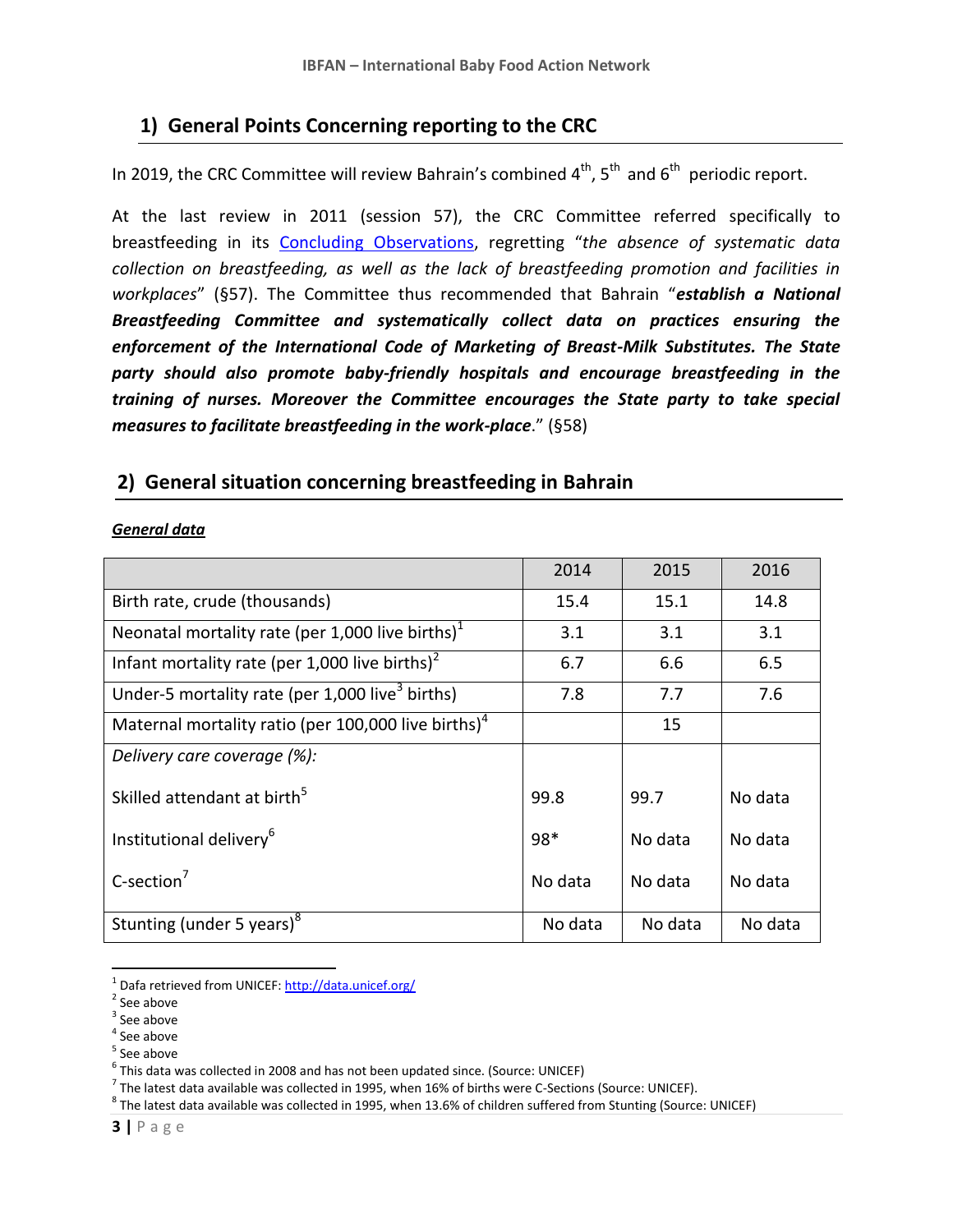| Wasting (under 5 years) <sup>9</sup>           | No data | No data | No data |
|------------------------------------------------|---------|---------|---------|
| $^{\prime}$ Overweight (under 5 years) $^{10}$ | No data | No data | No data |

#### *Breastfeeding data*

|                                                                              | 2014  | 2016 | 2017 |
|------------------------------------------------------------------------------|-------|------|------|
| Early initiation of breastfeeding (within one hour from birth) <sup>11</sup> |       | No   | No   |
|                                                                              | data  | data | data |
| Exclusive breastfeeding under 6 months <sup>12</sup>                         | 30%   | No.  | No   |
|                                                                              |       | data | data |
| Introduction of solid, semi-solid or soft foods (6-8 months) <sup>13</sup>   | 98.6% | No   | No   |
|                                                                              |       | data | data |
| Bottle-feeding <sup>14</sup>                                                 | 28.1% | No   | No.  |
|                                                                              |       | data | data |
| Continued breastfeeding at 2 years                                           | No    | No   | No   |
|                                                                              | data  | data | data |
| Median duration of breastfeeding <sup>15</sup>                               | No    | No   | No   |
|                                                                              | data  | data | data |

As the data shows, the Kingdom of Bahrain has made progress regarding Child Health over the past years, as neonatal, infant and under-5 mortality rates steadily declined. This is a consequence of the ministry of health's priority: to provide the maximum levels of health care including primary health care, especially for children below six years of age.<sup>16</sup> Nevertheless, the lack of data on breastfeeding remains concerning and the few data available show an **extremely low rate of exclusive breastfeeding under 6 months**. It remains complicated to draw conclusions on recent progress regarding early initiation of breastfeeding, exclusive breastfeeding under 6 months and continued breastfeeding at 2 years.

11 The latest data available was collected in 1989, when 7.5% of children were overweight (Source: UNICEF)

 $\overline{a}$ 

<sup>&</sup>lt;sup>9</sup> The latest data available was collected in 1995, when 6.6% of children suffered from Wasting (Source: UNICEF)

 $11$  The latest data available was collected in 2000, when 39.8% of children were breastfed within one hour of birth. (Source: Musaiger AO(1), Abdulkhalek N ,Nutr Health. 2000;14(4):257-63. *Breastfeeding and weaning practices in Bahrain: the role of mothers' education*.)

<sup>12</sup> *Gharib N, Al-Salehi S, Al-Amer M. "Assessment of Breastfeeding Status in Bahrain document under progress 2012 and 2014". Nutrition Section, Ministry of Health, Bahrain.*

<sup>13</sup> *Gharib N, Al-Salehi S, Al-Amer M. "Assessment of Breastfeeding Status in Bahrain document under progress 2012 and 2014". Nutrition Section, Ministry of Health, Bahrain.*

<sup>14</sup> *Gharib N, Al-Salehi S, Al-Amer M. "Assessment of Breastfeeding Status in Bahrain document under progress 2012 and 2014". Nutrition Section, Ministry of Health, Bahrain.*

<sup>&</sup>lt;sup>15</sup> The latest data available was collected in 2002, when the median duration was 7.6 months. (Al-Sairafi M., Al-Dallal Z., Moosa K. Breastfeeding Patterns and Practices in the Kingdom of Bahrain (Children Aged 0–24 Months) Ministry of Health; Juffair, Kingdom of Bahrain: 2002.) <sup>16</sup> Bahrain's WBTi, 2015 p.7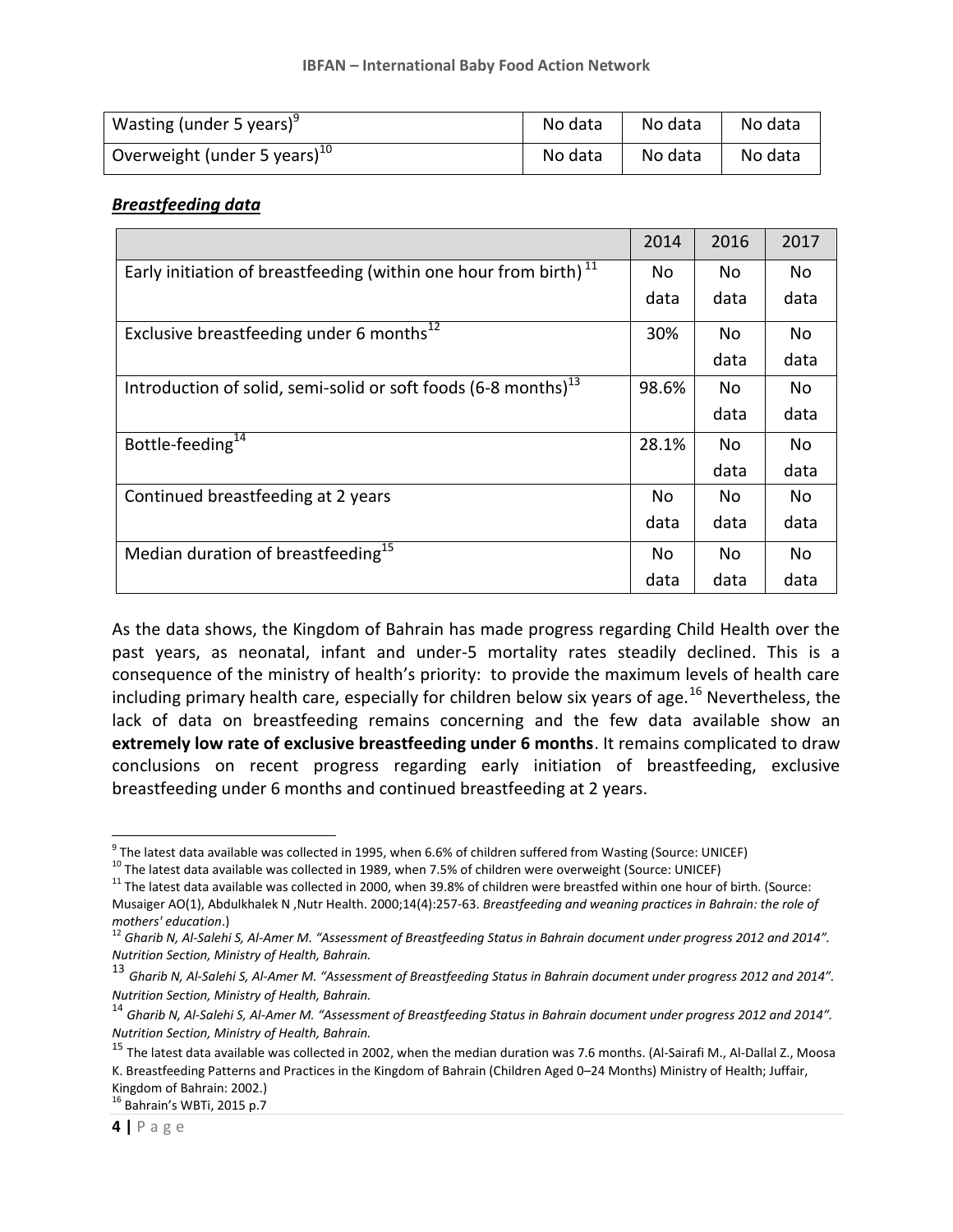#### **Main causes of death among infants and children**

In 2016, the main cause of death among children under 5 years of age was pre-term birth (34.5%) and congenital problems (34.5%), while Pneumonia and Diarrhoea accounted for 1.9% and 0.3% of under-5 deaths respectively.

## **3) Government efforts to encourage breastfeeding**

## *National policies<sup>17</sup>*

In an effort to improve breastfeeding rates in the 1990s, the Bahraini government developed a policy to support breastfeeding: the Amiri Decree No.4 (1995), which concerns the control and use of Marketing and Promotion of Breastmilk Substitutes. This decree was then followed in 1996 by Ministerial order No. 5 which established a national committee for Breastfeeding. The committee was re-organized in 2008 and 2011, but it remains unclear what its mandate is and whether it meets regularly.

## *Information campaigns<sup>18</sup>*

The MCH department of the ministry of health is in charge of the Information, Education and Communication (IEC) strategy on IYCF. Nevertheless, information is distributed mainly within the government and there is no clear strategy to inform the general public, especially adolescents. The world Breastfeeding Week is celebrated in Bahrain, but it is unclear whether the government organized specific events/activities around it. **It is necessary that breastfeeding promotion activities directed to the wider public be implemented in Bahrain.**

There also exists Mother Support Groups (MSG) in Bahrain, which are run by volunteers. However, there are too few volunteers in the country due to a lack of understanding of what the role would entail. Additionally, the existing volunteers are not often adequately trained. **More awareness should therefore be raised** among the public on the role of volunteers in MSG and training should be provided to ensure that the volunteers play their role in supporting maternity programs.

<sup>&</sup>lt;sup>17</sup> Sources WBTi: Constitution of Bahrain and MOH; Amiri Decree law No. 4, 1995 Concerning the control on the use, Marketing and Promotion of Breast Milk Substitutes; Ministerial order No. 5 /1996 for establishing national committees for Breastfeeding; Ministerial order No.12/2008 to re-organizing Breastfeeding committee; Ministerial order No.2/2011 to re-organizing Breastfeeding committee

<sup>&</sup>lt;sup>18</sup> Sources WBTi: personal communications with: OBS and GYN department/Salmaniya Medical Complex; MCH department/ Ministry of Health.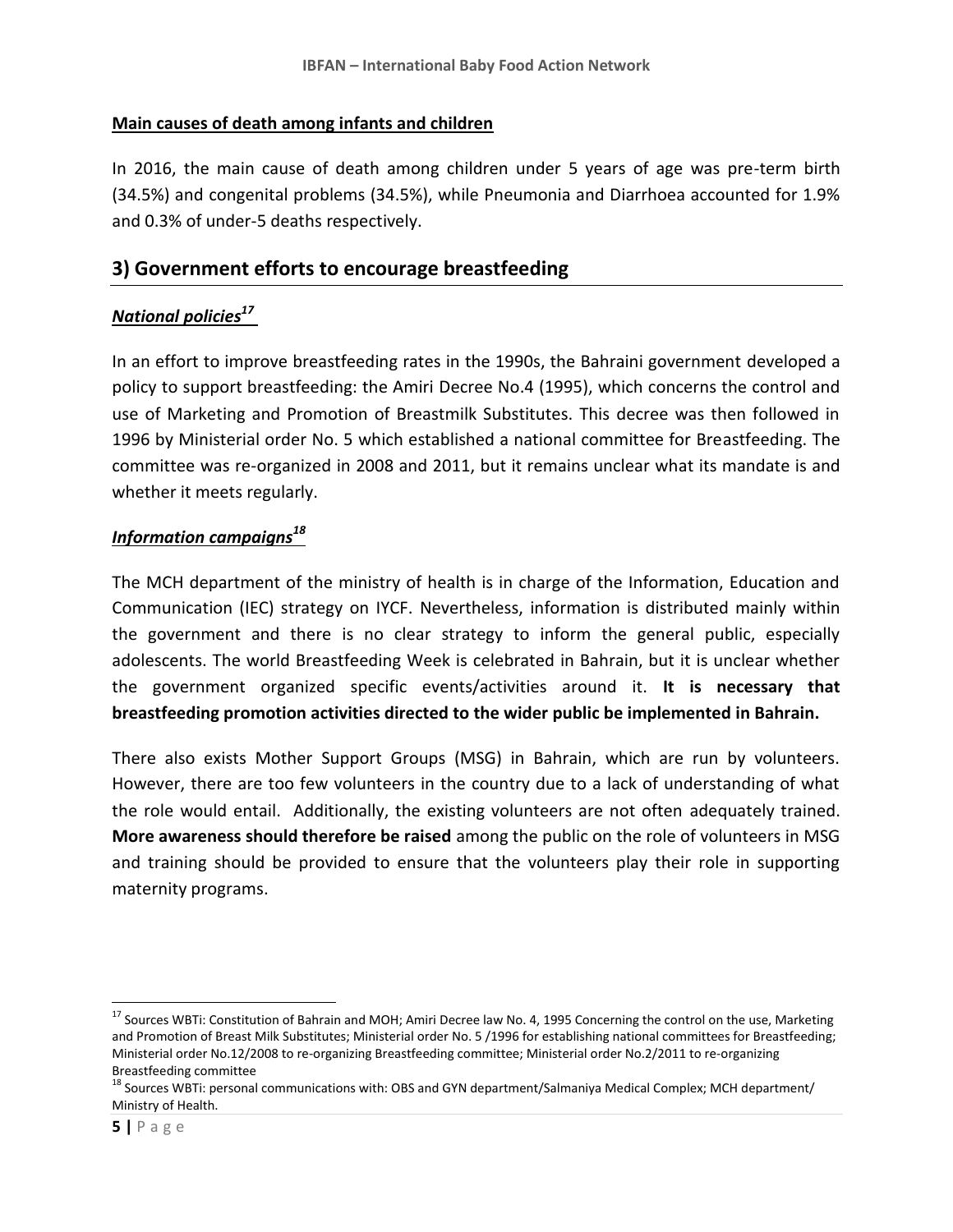#### *The International Code of Marketing of Breastmilk Substitutes<sup>19</sup>*

As previously mentioned, Bahrain implemented the Code through the Amiri Decree No 4 on Monitoring, Use, Marketing and Promotion of breastmilk substitutes (1995). This law was reviewed in 2012, but the decision to implement it remains under review of the legal affairs unit within the ministry of health. **Implementation of the reviewed law should be expedited. More generally, the regulations should be amended to also include all subsequent relevant WHA resolutions**.

Article 13 of the decree ensures that whoever violates the provision will be penalized by imprisonment for up to one month and a fine up to two hundred Dinars or one of these penalties. It is unclear however if anyone has ever been sanctioned under this law. **It would also be commendable to consider stricter penalties for code violators**.

#### *Monitoring of national policies and legislation<sup>20</sup>*

The Mother and Child Health Surveillance program was established in 2012 and is considered the main mean to monitor national policies. Nevertheless, personal communication with the MCH department revealed that there is a lack of sustained coordination between the MCH and the related sectors. **The MCH Survaillance program should therefore be revised to increase its efficiency.** 

## *Courses* / *Training of Health Professionals<sup>21</sup>*

The government organizes workshops for health professional relating to mother and child nutrition as well as training on the International Code of Marketing of Breastmilk Substitutes. Nevertheless, these workshops are not organized regularly; there is therefore a lack of continuous training for private and public hospitals. **It would thus be necessary to maintain a continuous training system applicable to both private and public facilities**.

# **4) Baby-Friendly Hospital Initiative (BFHI)<sup>22</sup>**

In 2015, only 3 out of 13 (23.1%) hospitals in Bahrain were designated as "Baby Friendly." The ten steps for successful breastfeeding have been integrated into national quality standards, as

<sup>19</sup> Sources WBTi: *Amiri Decree: Monitoring the use, marketing, and promotion of breast-milk substitutes No 4(1995).; Public health (Nutrition section , Food hygiene Section).*

<sup>&</sup>lt;sup>20</sup> Sources WBTi: personal communication with the MCH department/ Ministry of Health

<sup>&</sup>lt;sup>21</sup> Sources WBTi: personal communications with: MCH department/Ministry of Health; College of Health Sciences; RCSI Medical University of Bahrain; Ministry of Education; OBS and GYN department/Salmaniya Medical Complex

<sup>&</sup>lt;sup>22</sup> Sources WBTi: Breastfeeding committee; personal communications with: government and private hospitals, health centers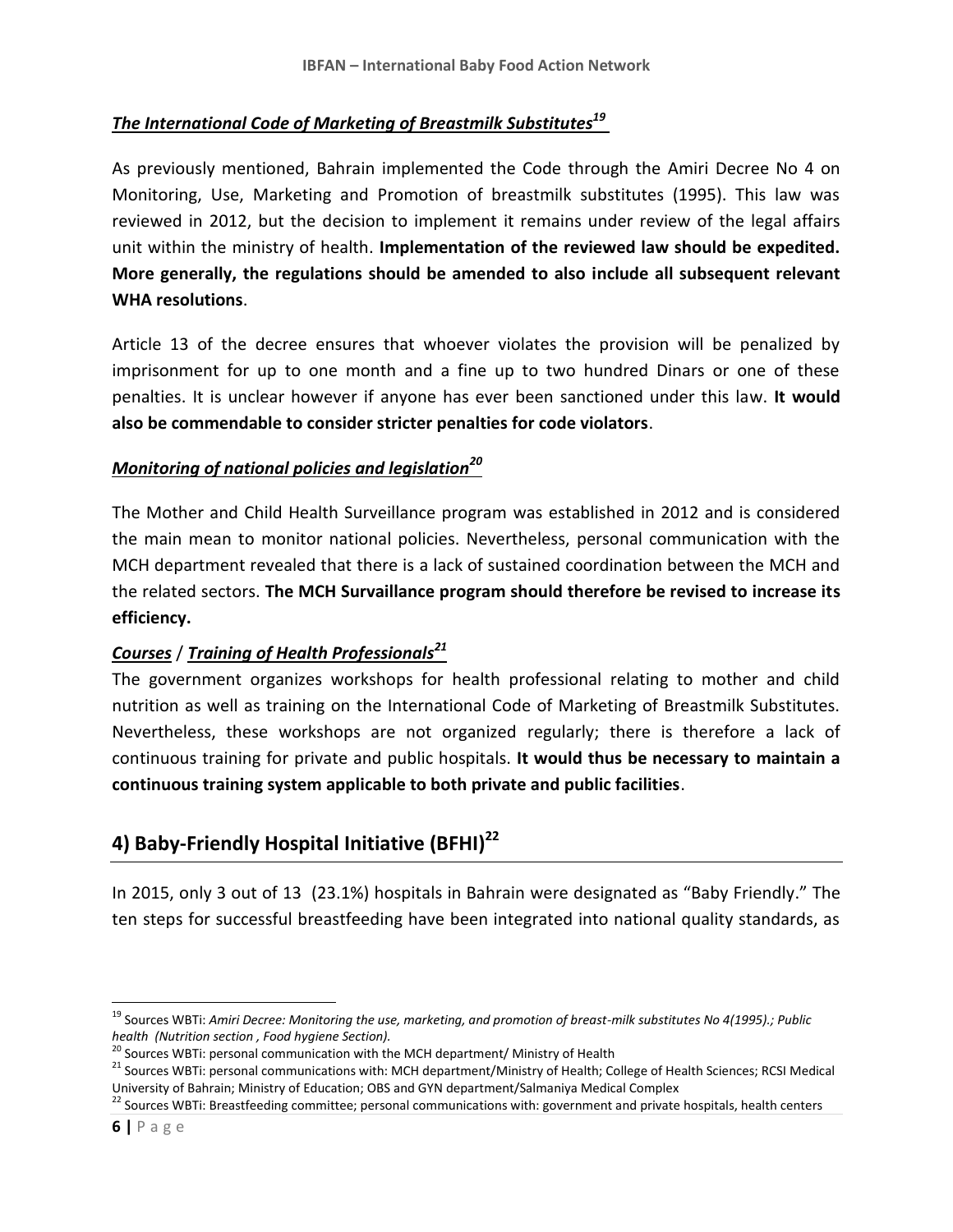well as national policies, strategies and plans. Nevertheless, according to the WHO there were **no reported births in baby-friendly facilities in Bahrain in 2017**. 23

It is reported that on average, 7-8 steps from the "ten steps to successful breastfeeding" are achieved in the most of the country's hospital. However, there appears to be no monitoring system. A monitoring system could shed light on which step hospitals struggle to implement. Additionally, healthcare professionals should be encouraged to participate in international workshops on the BFHI.

## **5) Maternity protection for working women**

Women employment rate remains in lower in Bahrain, with only 31% women participating in the labor market in 2014. When it comes to non-Bahraini citizens working in the country, women account for 16% of them and are mainly domestic workers.<sup>24</sup> Maternity protection in Bahrain is regulated by the Labour Law and the Consolidated Act on Social Insurance (amended 2010).

## *Maternity leave<sup>25</sup>*

Bahrain has not ratified ILO Convention 183 on Maternity Protection. Under the Labour Law the maternity leave has a length of 60 days, of which at least 40 should be taken after the birth (Article. 32). The worker receives 100% of her salary during the full duration of the leave, paid by the Social Security System. This leave can be extended for 15 days, but without pay. **Bahrain should be encouraged to increase the length of the leave to align with international standards, guaranteeing at least 14 weeks of paid maternity leave. Additionally, maternity protection should be available also to migrant domestic workers and women in the informal sector.**

## *Paternity leave*

There is currently no legislation pertaining to paternity leave in Bahrain.

http://www.ulandssekretariatet.dk/sites/default/files/uploads/public/PDF/LMP/lmp\_bahrain\_2014\_final\_version\_revised.pdf <sup>25</sup> Gifa, 2017, Legislation on maternity protection in countries belonging to the Arab World[: https://www.gifa.org/wp](https://www.gifa.org/wp-content/uploads/2017/01/xxArab-World-MP-lawsxx.pdf)[content/uploads/2017/01/xxArab-World-MP-lawsxx.pdf;](https://www.gifa.org/wp-content/uploads/2017/01/xxArab-World-MP-lawsxx.pdf) Bahrain Labour Law, Title V:

http://lmra.bh/portal/en/page/show/259

<sup>&</sup>lt;sup>23</sup> http://apps.who.int/iris/bitstream/handle/10665/255197/9789241512381-eng.pdf?sequence=1 <sup>24</sup> Danish Trade Union, 2014, Bahrain Labour Market Profile: